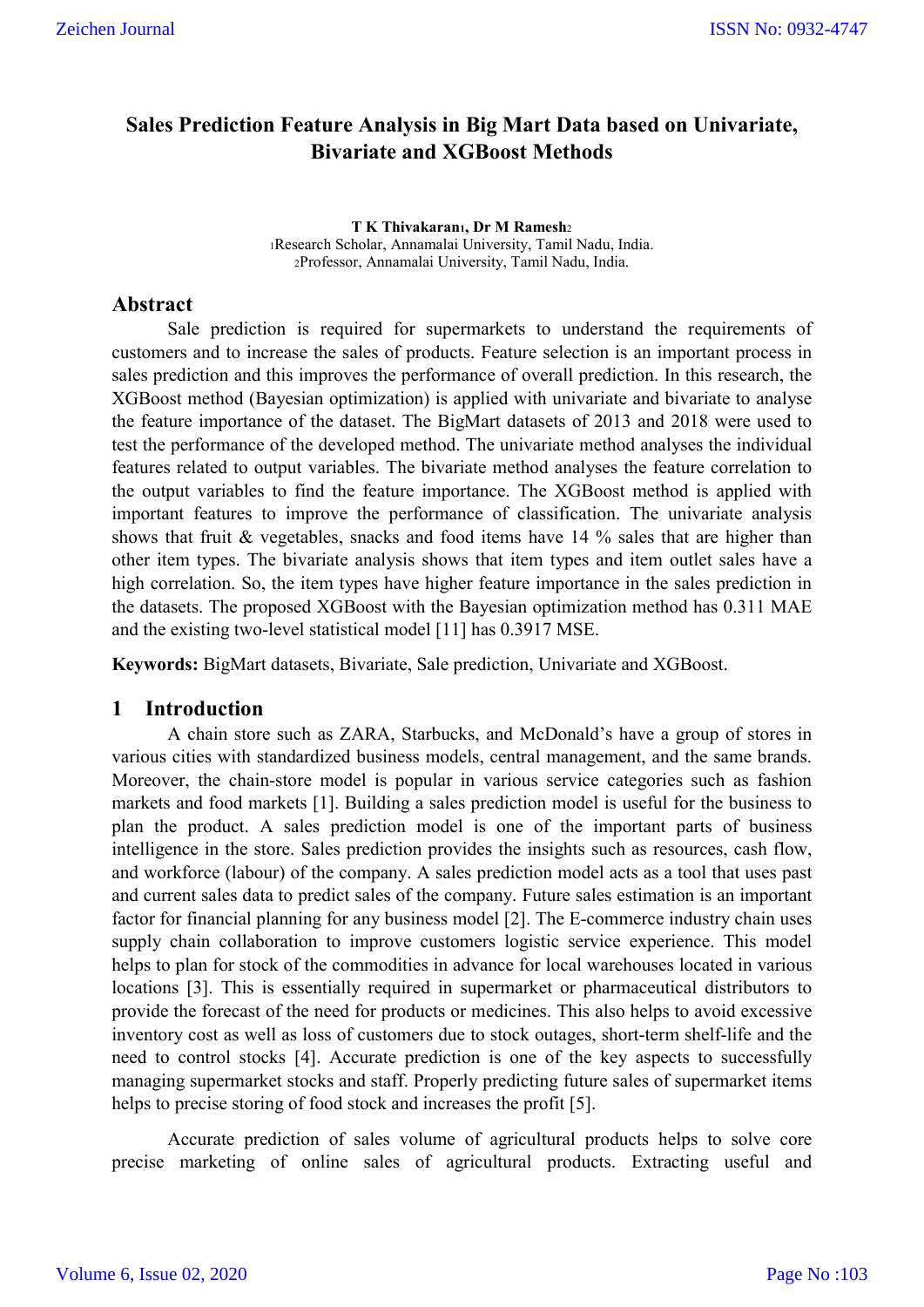understandable knowledge from a large amount of sales data to provide effective sales forecast results. Sales regions and consumer groups help the buyers to adjust sales plans in real-time and are also helpful for agricultural e-commerce companies to get the best promotion channels based on prediction results [6, 7]. Marketing motion pictures based on high financial stakes provide the importance of decisions and accurate box office are measured [8]. The organized large-scale retail sector is gradually placed around the world and exponentially increases the activities in the pandemic period. Modern sales system based on machine learning methods provides more accurate information to increase profit [9, 10].

This paper is organized as follows: a literature review is provided in Section 2 and the proposed method is explained in Section 3. The simulation result is given in section 4 and the results and discussion are given in Section 5. The conclusion of this research work is given in Section 6.

# **2 Literature Review**

Feature engineering improves machine learning prediction and classification performance. Sales prediction models based on machine learning techniques with feature selection helps to improve the efficiency of the model. Various methods involved in applying the feature selection and machine learning methods in sales prediction were reviewed in this section.

Punam, *et al*. [11] proposed a two-level prediction model to predict the sales of a particular outlet than the single predictive model. The Big Mart sales data of 2013 was used to test the performance of the developed method. A feature engineering method was applied to improve the performance of the prediction process. Linear regression, Support Vector Machine (SVM) and cubist were used in the stacking ensemble method for two-level prediction model. Single models such as linear regression, support vector machine and knearest neighbour were compared with the two-level approach method. The result shows that the developed method has higher performance compared to existing methods. The developed method has lower performance in feature engineering and the SVM model has an imbalance data problem.

Chen, *et al*. [12] developed a framework of TADA based on encoder-decoder Recurrent Neural Network (RNN) for sales prediction. An online learning model based on reservoir similarity is applied to enhance the performance of the developed method. The developed model selects 'hard' data samples to mine apparent dynamic patterns in model construction. Two real-world datasets were used to test the performance of the developed model in the sales prediction. The LSTM based model has the limitations of vanishing gradient problem that affects the performance of the classification. The developed model also suffers from the limitation of the cold-start problem in the classification.

Huang, *et al*. [13] applied the Dependency SCOR-topic sentiments (DSTS) model to improve the sales prediction. The auto-regressive method was applied in the developed DSTS model to test the tea performance prediction. The developed method distribution, review text analysis, and topic probability increase the performance of the sales prediction. The study improves the performance of the sales prediction using sentiment analysis. The efficiency of sentiment analysis was less and classification performance needs to be improved.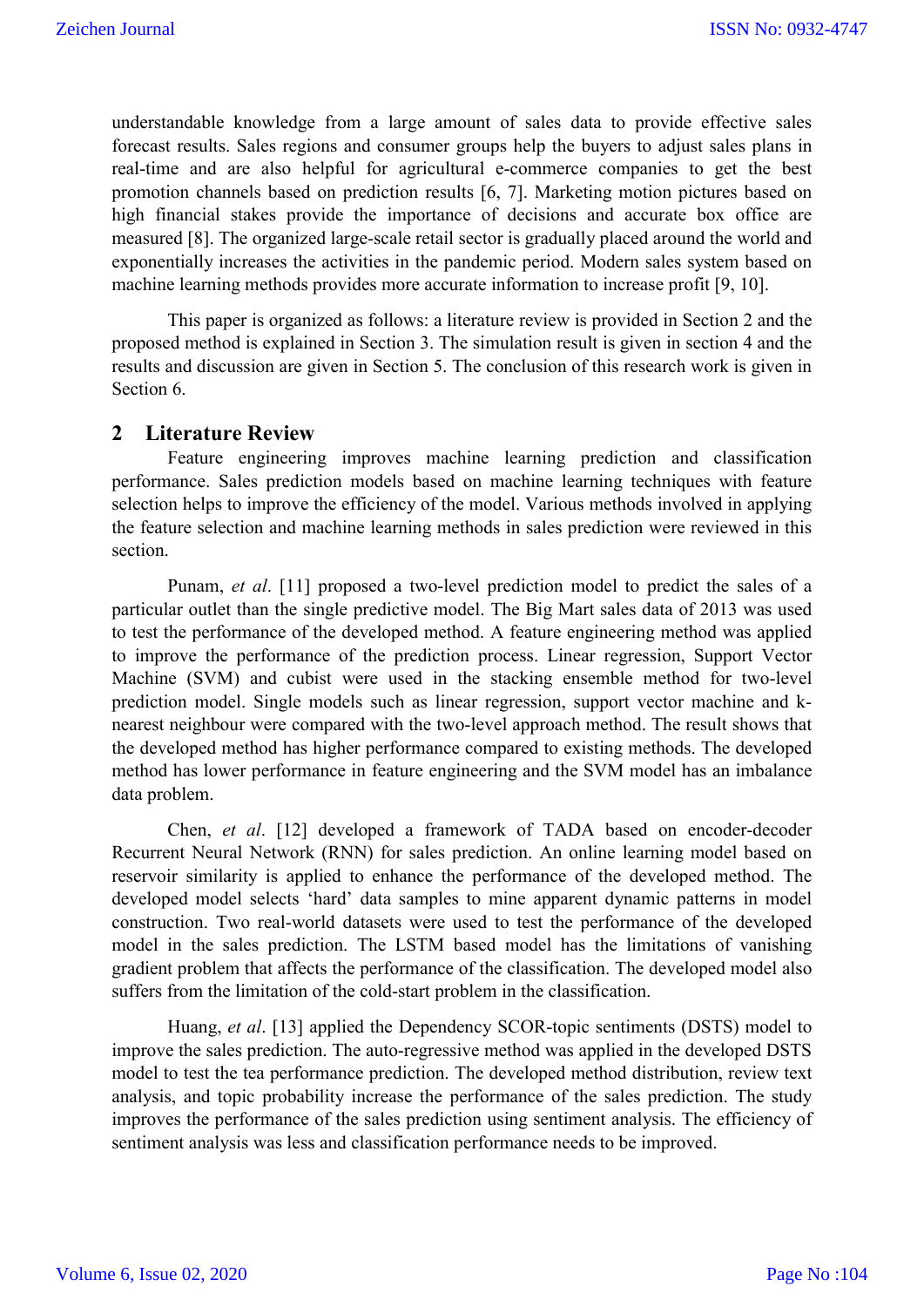Xia, *et al*. [14] proposed the ForeXGBoost method to improve the performance of the sales prediction. The carefully-designed data filling algorithm was used in the ForeXGBoost method to missing values and improve the quality of data. The ForeXGBoost method applied the sliding window method to analyse production data features and historical sales to improve the performance of sales prediction. The data correlation and information gain were applied to analyse the importance of the different attributes. The XGBoost prediction model improves the performance of sales prediction and short computation time for vehicle sales prediction. This analysis shows that the XGBoost method has a lower overhead in the sale prediction process compared to the existing method. The XGBoost method has the limitation of overfitting problem that affects the performance of prediction.

Behera and Nain, [15] proposed Grid Search Optimization (GSO) method to optimize the parameter and select the best hyperparameter for XGBoost techniques for sales forecasting. The Big mart dataset was used to test the performance of the developed method for sales prediction. The XGBoost method with GSO provides higher performance in the prediction of sales. The overfitting problem in XGBoost classifier affects the performance of the prediction and has lower efficiency in prediction.

# **3 Proposed Method**

#### **3.1 Univariate Analysis**

A generalization of a linear model is represented in a GLM and suitable transformations are used to transform nonlinear data into learning form to expand its scope. The linear regression limitation is handled by GLMs and assumes the linear relationship between input and output. Adding a step of transforming data part into another domain to provide a non-linear relationship between input and output. This process is called the basis function. Logistic regression is one of the widely used basis functions and a logistic function is applied to transform non-linearity into linear. The output is mapped between a range of [0, 1] in logistic function and equivalent to a probability density function.

The linear regression output is added with an exponential function in logistic regression  $y_i \in R$  and constrain into  $y_i \in [0, 1]$ . The input and predicted output relationship is calculated using equation (1).

$$
\widehat{y}_i = \sigma(\sum_{j=1}^n x_{i,j} \times w_j + w_0) \tag{1}
$$

Logistic regression output represents asymmetrical distribution between [−∞, ∞] and this is suitable for classification problems.

#### **3.2 XGBoost Algorithm**

The XGBoost method is a machine learning method and gradient boosting method, which consists of weak predictors' sequences. This method is based on the. Gradient boosting is iterative tree estimation, residuals obtained at each step and adaptive estimates updates. Gradient descent technique is used in Gradient boosting method and this splits the favours to reduce the point of the objective function.

The XGBoost optimization is compared with gradient boosting due to regularization to avoid bias and overfitting, missing values management, tree pruning operations, parallel and distribution computing use, and its scalability.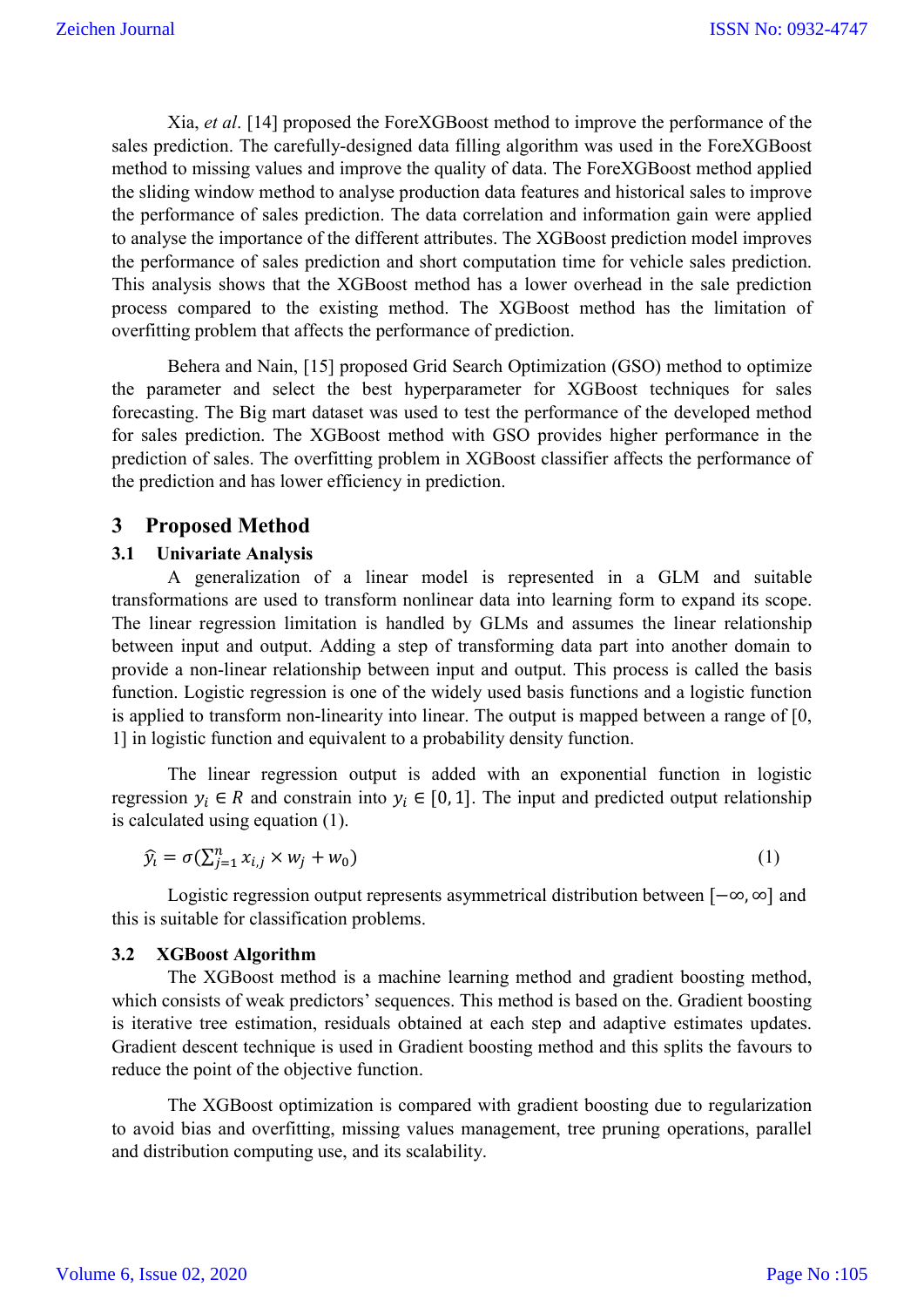The variables  $x_i$  is a set of values in input data and predict the variable  $y_i$ , as given in equation (2).

$$
\{(x_i - y_i)\}_{i=1}^n \tag{2}
$$

This consists of a training dataset, the model predicts the variable value  $y_i$  based on variable  $x_i$  to characterize multiple features. The predicted value is  $\hat{y_i} = \sum_j \theta_j x_{ij}$  is used in a linear regression problem, where the weight of  $x_i$  is denoted as  $\theta_i$ . The model parameters are denoted as  $\theta$  in a generic problem.

The objective function measures the model ability to fit training data that consists of two terms, as given in equation (3).

$$
Obj(\theta) = L(\theta) + \Omega(\theta) \tag{3}
$$

Where the regularization term is denoted as  $\Omega(\theta)$  and the training loss function is denoted as  $L(\theta)$ . The prediction is evaluated using the differentiable function of a loss function. The regularization term helps to control model complexity and avoid overfitting.

The loss function of Taylor expansion is used in XGBoost to design an objective function, as given in equation (4).

$$
Obj(\theta) = \sum_{i=1}^{n} [g_i f_t(x_i) + \frac{1}{2} h_i f_t^2(x_i)] + \Omega(f_t)
$$
\n(4)

Where  $g_i = \partial_{\hat{y_i}^{t-1}} L(y_i, \hat{y_i}^{t-1})$ , while  $h_i = \partial_{\hat{y}^{t-1}}^2 L(y_i, \hat{y}_i^{t-1})$ . The following quantities are defined, as given in equations (5) to (7).

$$
G_j = \sum_{i \in I_j} g_i \tag{5}
$$

$$
H_j = \sum_{i \in I_j} h_i \tag{6}
$$

$$
I_j = \{i | q(x_i) = j\}
$$
\n<sup>(7)</sup>

The *j*<sup>th</sup> leaf optimal weight value is denoted as  $\theta_j = -\left(\frac{G_j}{H_j + \lambda}\right)$  that returns the leaf index itself. The  $j<sup>th</sup>$  leaf instance set is denoted as  $I_j$  and mapping function of data instance into tree leaf. The model optimizes based on objective function is given in equation (8).

$$
Obj = -\frac{1}{2} \sum_{j=1}^{T} \frac{G_j^2}{H_j + \lambda} + \gamma T \tag{8}
$$

Where characterize of tree leaves is denoted as  $T$ .

The algorithm computation cost is due to all tree training simultaneous. The split candidate evaluation based on gain function is given as in equation (9).

$$
Gain = \frac{c_L^2}{H_L + \lambda} + \frac{c_R^2}{H_R + \lambda} - \frac{c_P^2}{H_P + \lambda} \tag{9}
$$

Where left nodes (subscript L) is contributed based on the first term, the right nodes (subscript R) is contributed based on the second term, the parent leaf node (subscript P) is contributed by the last term. The greatest gain of the split condition is selected and the pruning method is used to optimize a tree level to reduce overfitting.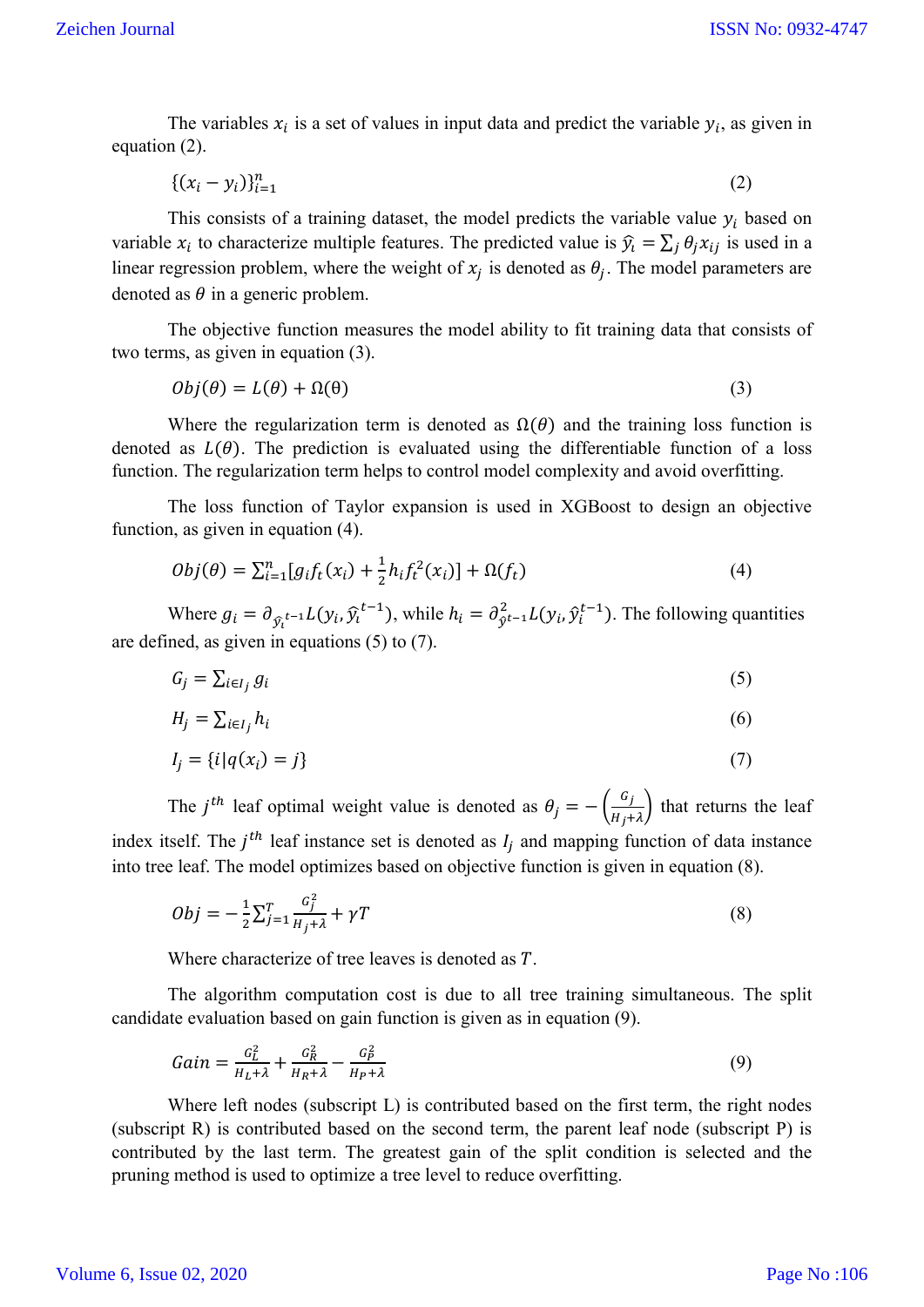Bayesian optimization could find the optimal value through only a small number of samples. Compared with traditional optimization methods, it does not need the explicit expression of the function. Hence, Bayesian optimization is appropriate for tuning hyperparameters. In this section, the Bayesian optimization algorithm is applied to optimize hyperparameters for three widely used machine learning models.

### **4 Simulation Setup**

Sales prediction is a challenging task that involves analysing the features related to sales of the product. This research involves applying the XGBoost classifier to analyse the features and provide the prediction. This section provides the details of datasets and system configuration in the implementation of the proposed method.

**Dataset:** The big mart sales 2013 and 2018 datasets were used to test the performance of the proposed method. The BigMart has data of 1559 products across 10 stores in different cities and also has certain attributes of products and stores. The dataset has 8523 instances in the train set and the test data has 5681 instances. The variables and descriptions of the dataset are shown in Table 1.

| <b>Variables</b>          | <b>Description</b>                                 |  |  |
|---------------------------|----------------------------------------------------|--|--|
| Item Identifier           | Unique Product ID                                  |  |  |
| Item Weight               | Weight of product                                  |  |  |
| Item Fat Content          | Whether the product is low fat or not              |  |  |
| Item visibility           | The % of a total display area of all products in a |  |  |
|                           | store allocated to the particular product          |  |  |
| Item Type                 | The category to which the product belongs.         |  |  |
| Item MRP                  | Maximum retail price(list price) of the product.   |  |  |
| Outlet Identifier         | Unique store ID.                                   |  |  |
| Outlet Establishment Year | The year in which the store was established.       |  |  |
| Outlet Size               | The size of the store in terms of ground area      |  |  |
|                           | covered.                                           |  |  |
| Outlet Location Type      | The type of city in which the store is located.    |  |  |
| Outlet Type               | Whether the outlet is just a grocery store or      |  |  |
|                           | some sort of supermarket                           |  |  |
| Item Outlet Sales         | Sales of the product in the particular store. This |  |  |
|                           | is the outcome variable to be predicted.           |  |  |

*Table 1. The variables and description of the dataset*

Item Weight, Item Visibility, Item MRP, and Item Outlet\_Sales(Target Variable) are numerical features. Item Identifier, Item Fat Content (Ordinal Feature), Item Type, Outlet Itemtifier, Outlet Establishment Year, Outlet Size (Ordinal Feature), Outlet Location Type (Ordinal Feature), and Outlet Type (Ordinal Feature) are categorical features. The dataset consists of 4 float type variables, 1 integer type and 7 object type features. The Item Establishment Year is a categorical feature because it contains the fixed value and does not convert its data types. Ordinal features are Item fat content, outlet size, outlet location type and outlet type due to its values being arranged in some order.

**System Configuration:** The proposed method is implemented in the system consisting of an Intel i9 processor, 128 GB of RAM, 22 GB graphics card and Windows 10 OS. The Python tool is used to implement the proposed method.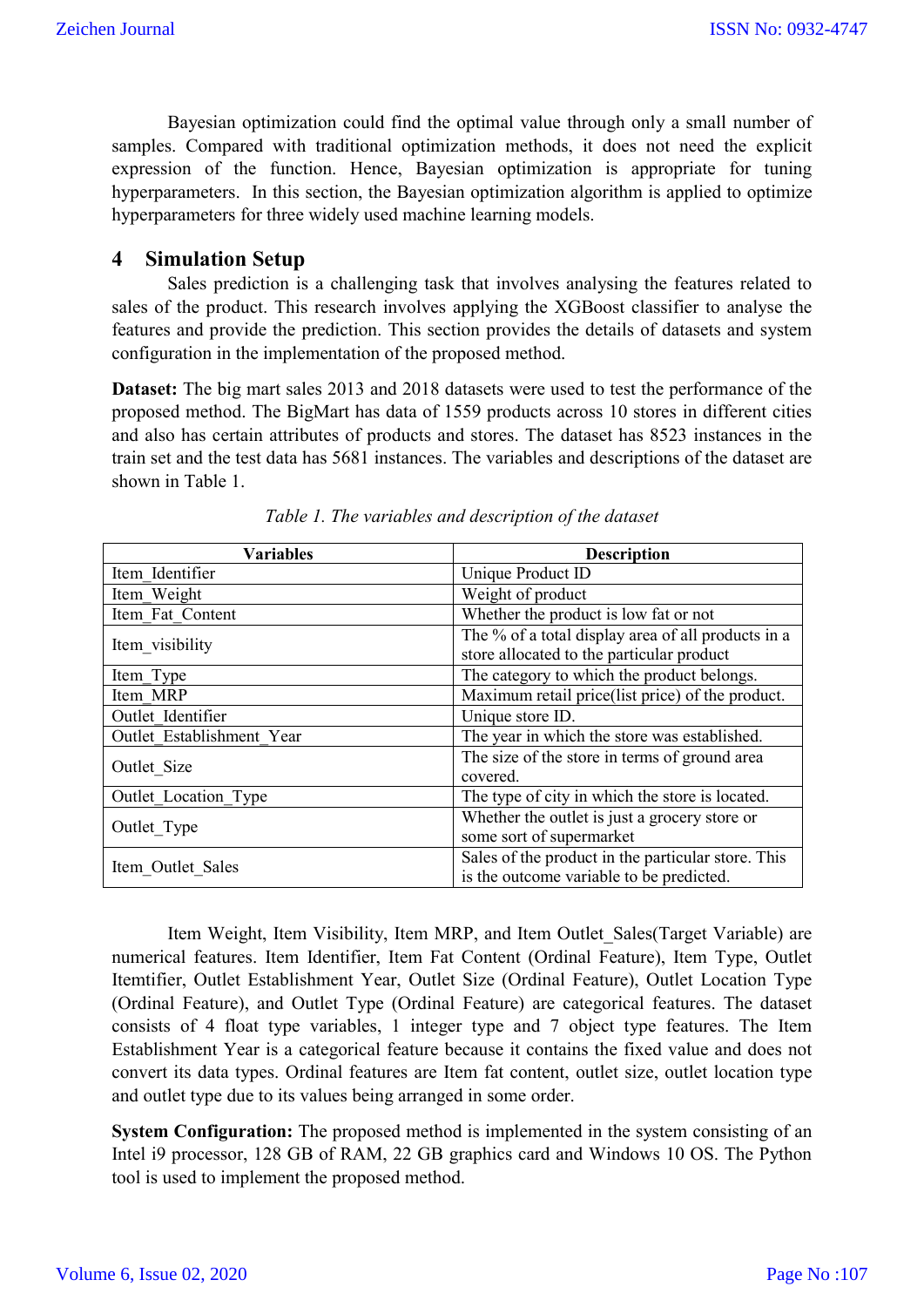### **5 Result and Discussion**

The sale prediction model helps to improve the profit of the company and to The sale prediction model helps to improve the profit of the company and to understand the requirement of customers. Feature analysis is an important process in the sale prediction model and feature analysis improves efficiency. In this research, the XGBoost model with univariate and bivariate analysis was applied to analyse the important features in the dataset. The univariate model analyses the feature importance of individual features the dataset. The univariate model analyses the feature importance of individual features related to the output variable. The bivariate method applies two features to analyse the correlation related to the output variable.



*Figure 1. The univariate analysis of features*

The univariate analysis of features is shown in Figure 1. The total count of item weight is 7060 that is less than the length of a dataset and this also has missing values. The average weight of all items is 12 kg and the maximum weight of items is 21 kg. The stores are not selling heavyweight items. The maximum price of an item is Rs 266 and this shows that stores do not sell costly items like laptops, mobile phones and TV etc. The recent store that stores do not sell costly items like laptops, mobile phones and TV etc. The recent st<br>was established in 2009 and the oldest store is established in 1985. The average sale of is less than the length of a dataset and this also has missing values. The ll items is 12 kg and the maximum weight of items is 21 kg. The stores yweight items. The maximum price of an item is Rs 266 and this shows ll cost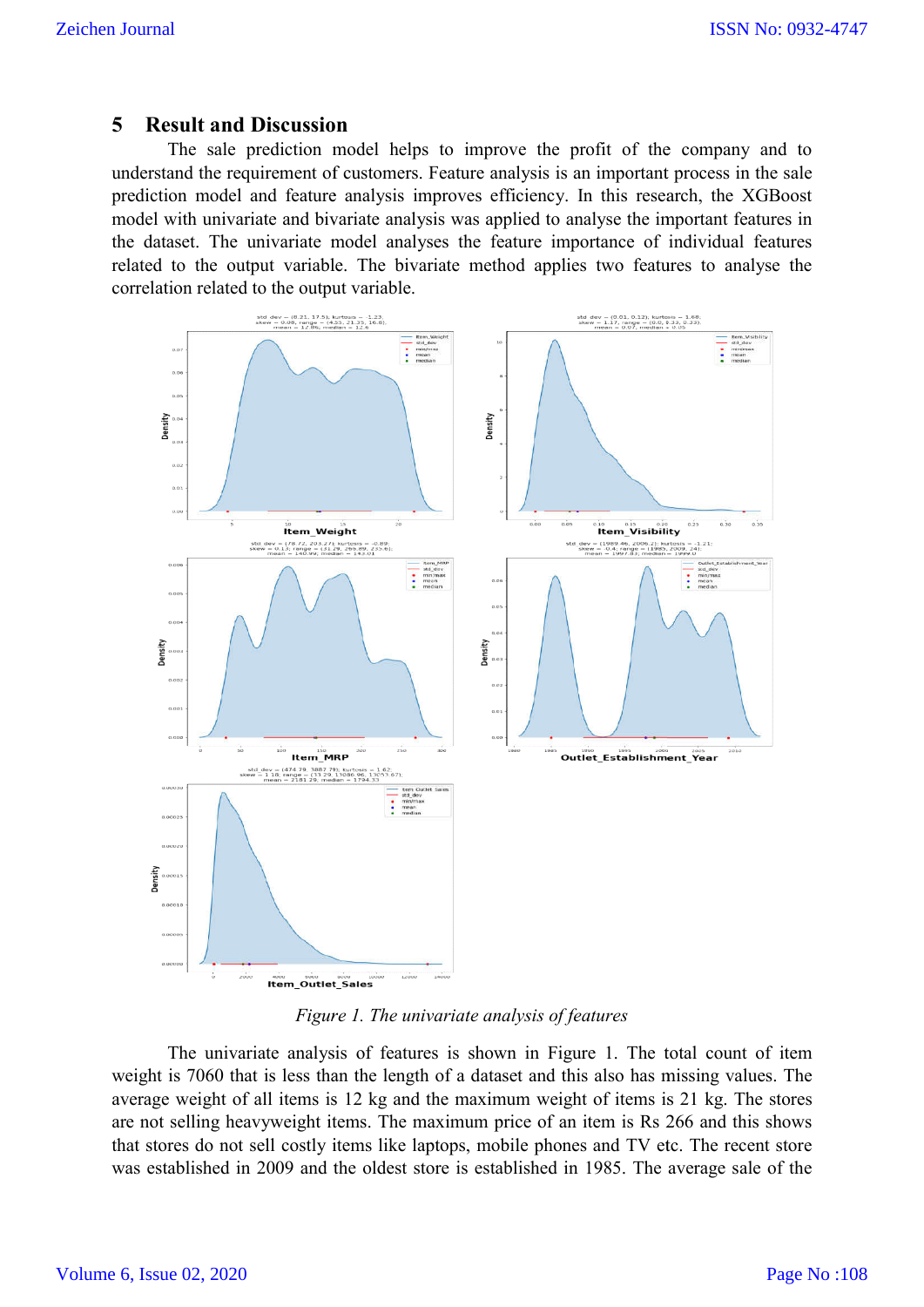item is Rs 2181 and the maximum sale is Rs. 13,086. The weight of items is present in the item is Rs 2181 and the maximum sale is Rs. 13,086. The weight of items is present in the range of  $4 - 22$  and the average weight of items is 12. Some items are not visible and the maximum visibility of the item is 33 %. The price of the item is in the range of Rs  $31 - 265$ . The most expensive item in the stores is Rs 266.89. Most of the stores are established in 1985 – 2000. This shows 1990 – 1995 is not a good period to open the stores and no stores are established in this period. Most of the stores have a maximum sales in between 450 to 3900 and only a few stores have more than 6000 sales.



### *Figure 2. The count of item fat content*

The count of item fat content is shown in Figure 2. This shows that around 64 % of total items have low fat and the remaining have regular fat. The 'Low Fat', 'low fat, and 'LF' needs to be renamed as 'low fat'. The 'Regular' and 'reg' need to rename as 'Regular fat' in pre-processing.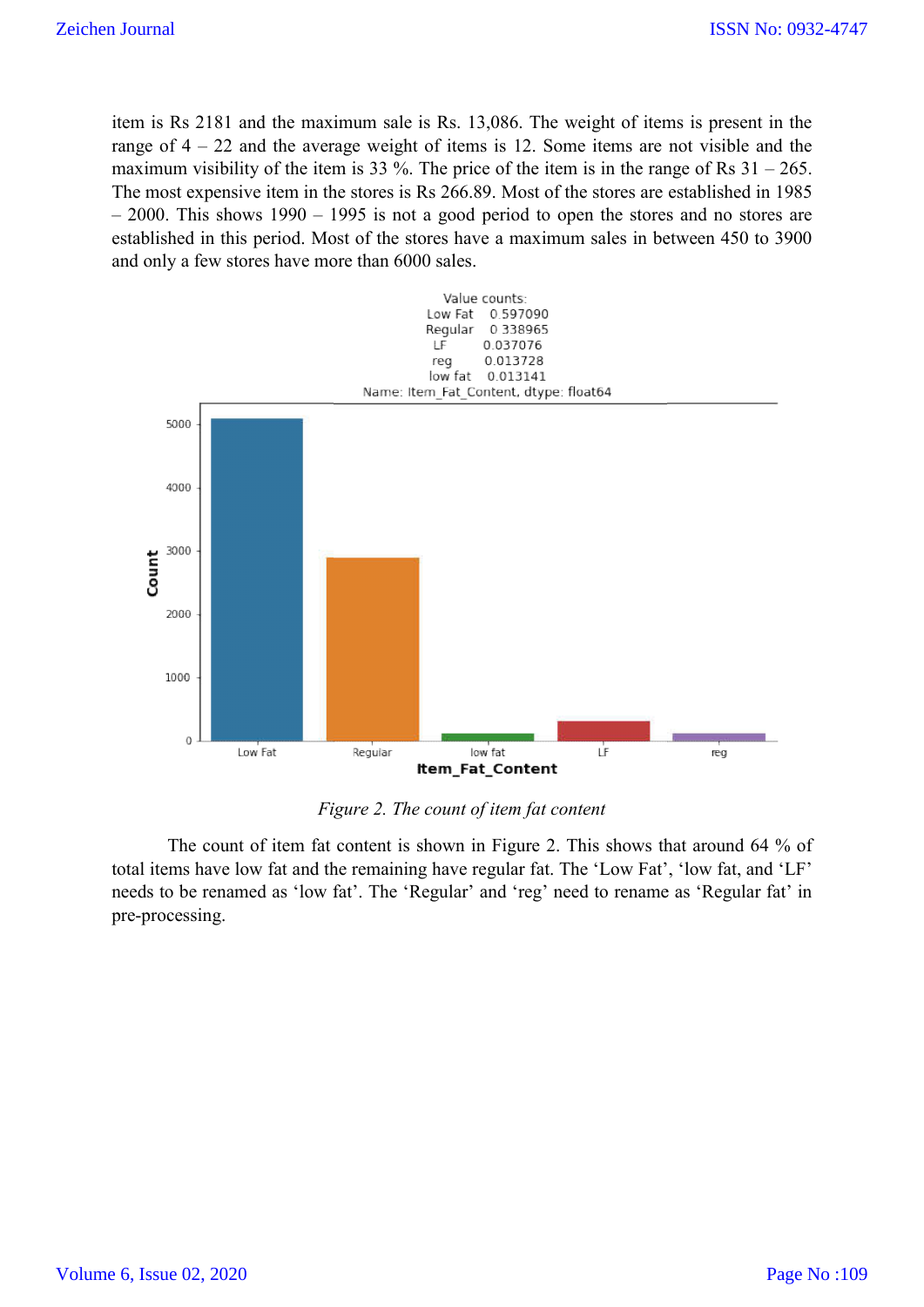



The count of item type sales is shown in Figure 3 and this shows the number of items sold for the respective type. More than 14 % of items (more than 1200 items) are fruits & vegetables, snacks and foods. This shows that sales of seafood and breakfast type are very less. count of item type sales is shown in Figure 3 and this shows the number of items respective type. More than 14 % of items (more than 1200 items) are fruits & snacks and foods. This shows that sales of seafood and breakfast



*Figure 4. Outlet identifiers of 10 stores*

The outlet identifiers of 10 stores are shown in Figure 4 and this shows the number of The outlet identifiers of 10 stores are shown in Figure 4 and this shows the number of sales of each store. Most of the stores are almost sold the same number of items except OUT010 and OUT019 stores.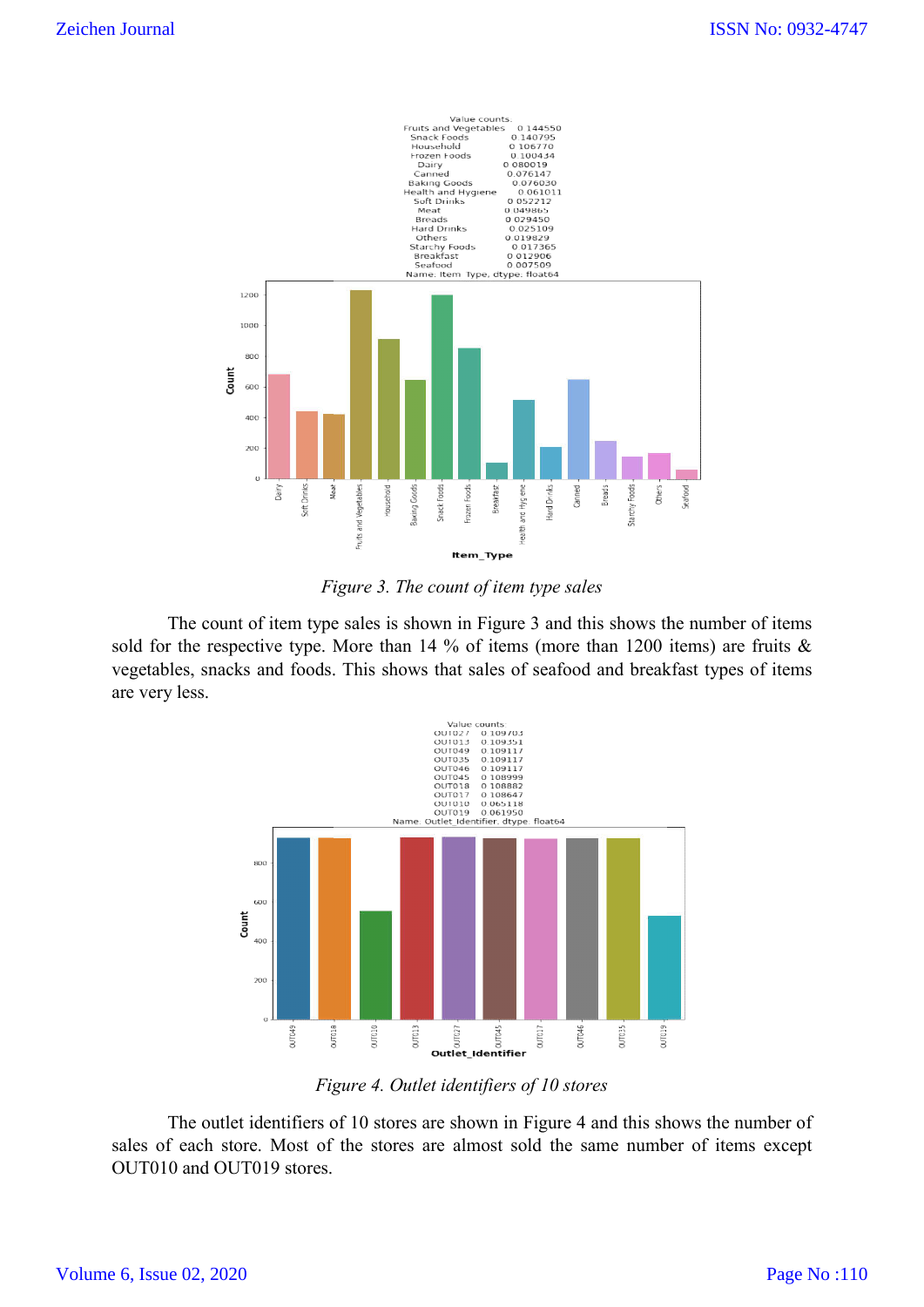

*Figure 5. Sales count based on the size of stores*

The sales count based on the size of stores is shown in Figure 5 and this shows three The sales count based on the size of stores is shown in Figure 5 and this shows three categorical values of small, medium and High size stores. This shows that medium-size stores have high sales values of 45 %, small size stores have 39 % and high size stores have 15 %.



*Figure 6. The sales based on Tier cities*

The count of sales based on Tier cities is shown in Figure 6 and shows the sales from The count of sales based on Tier cities is shown in Figure 6 and shows the sales from<br>Tier 1, 2 and 3 cities. This shows that Tier 3 cities have higher sales compared to Tier 1 and Tier 2 cities. Tier 1 cities have 28 % sales, Tier 2 cities ha have 32 % sales and Tier 3 cities have 39 % sales.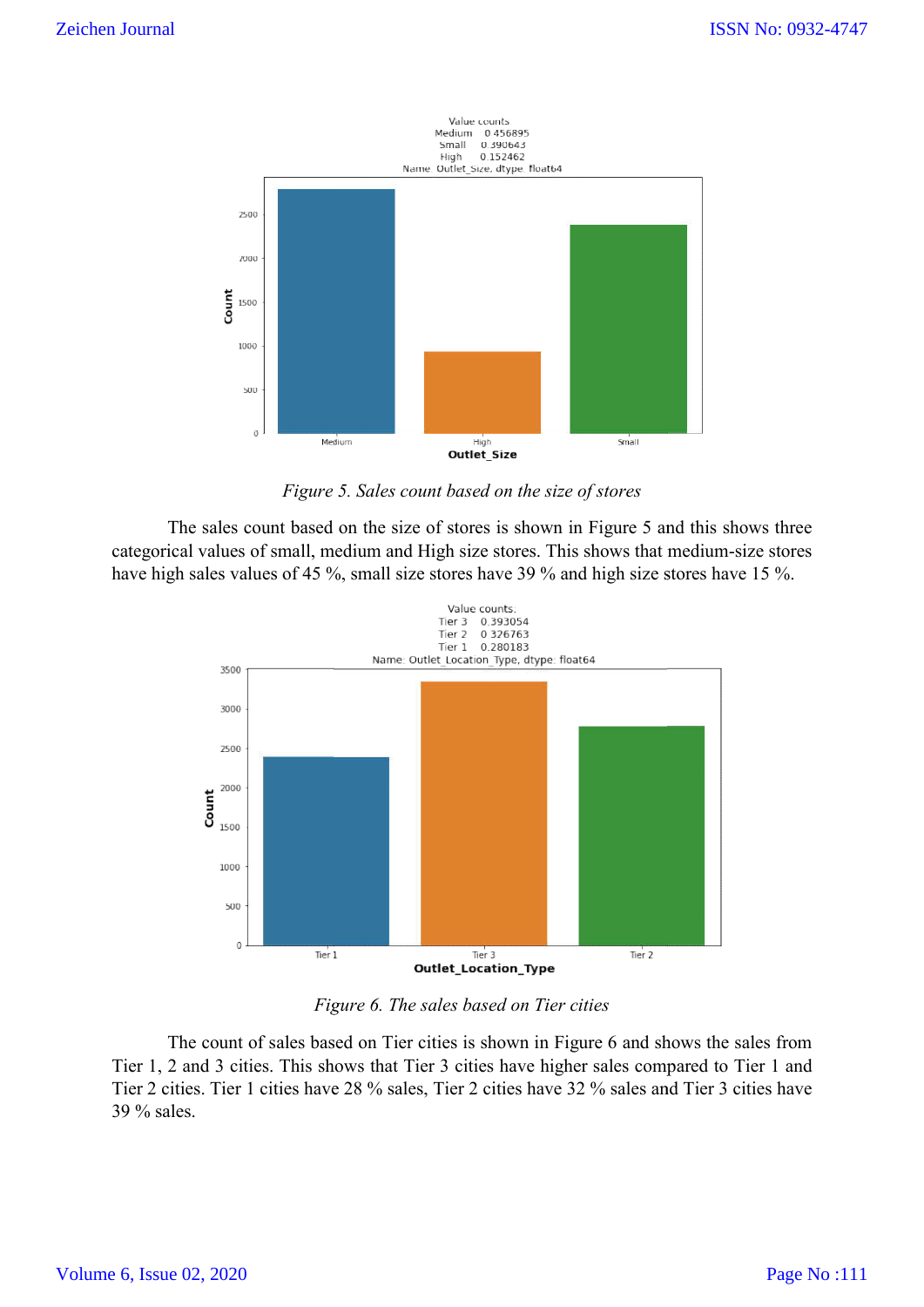

*Figure 7. The sales count based on supermarket types .* 

The sales count based on the types of supermarket is shown in Figure 7 and this shows the number of sales from each supermarket type. The supermarket type 1 has 65 % of sales and this is twice of other types of stores. The supermarket type 2 has  $10.8\%$ , supermarket type 3 has 10.9 %, and Grocery store has 12.7 % sales. rmarket is shown in Figure 7 and this<br>pe. The supermarket type 1 has 65 % of<br>The supermarket type 2 has 10.8 %,

The Item weight feature has 17.16 % of missing values and outlet size has 28.27 % of missing values. The percentage of missing is high so it shouldn't be dropped and need to be replaced.

Numerical analysis: The weight of the item is in the range of 4 to 22 and the average weight is 12 %. Some of the items are not visible and have a maximum of 33 % visibility. The price of the item range is Rs 31 to Rs 265 and the most expensive item in the store is Rs 266.89. Most of the store is established in the year of 1985-1990 and 1995 to 2000. Most of the stores have maximum sales of 450-3900 and a few stores have 6000 sales. me of the items are not visible and have a maximum of 33 % visibility. The price range is Rs 31 to Rs 265 and the most expensive item in the store is Rs 266.89. store is established in the year of 1985-1990 and 1995 to 200

**Categorical analysis:** Around 64% of the total item has low fat and the regular fat. More than 14% of items (more than 1200 items) are fruits & vegetables, snacks regular fat. More than 14% of items (more than 1200 items) are fruits & vegetables, snacks<br>and foods. Seafood and breakfast type item sales are very less. Except for OUT010 and OUT019 stores, other stores in the datasets have the same number of sales. Medium size stores have 45 % of the total number of items sold and 15 % of sales are from high size. Tier 3 cities have 39 % of items sold, Tier 2 cities stores have 32 % items sold and Tier 1 cities have 28 % items sold. The Supermarket Type 1 stores have 65 % of the item sold and other have 28 % items sold. The Supermarket Type 1 stores have 65 % of the item sold and other types have less sales.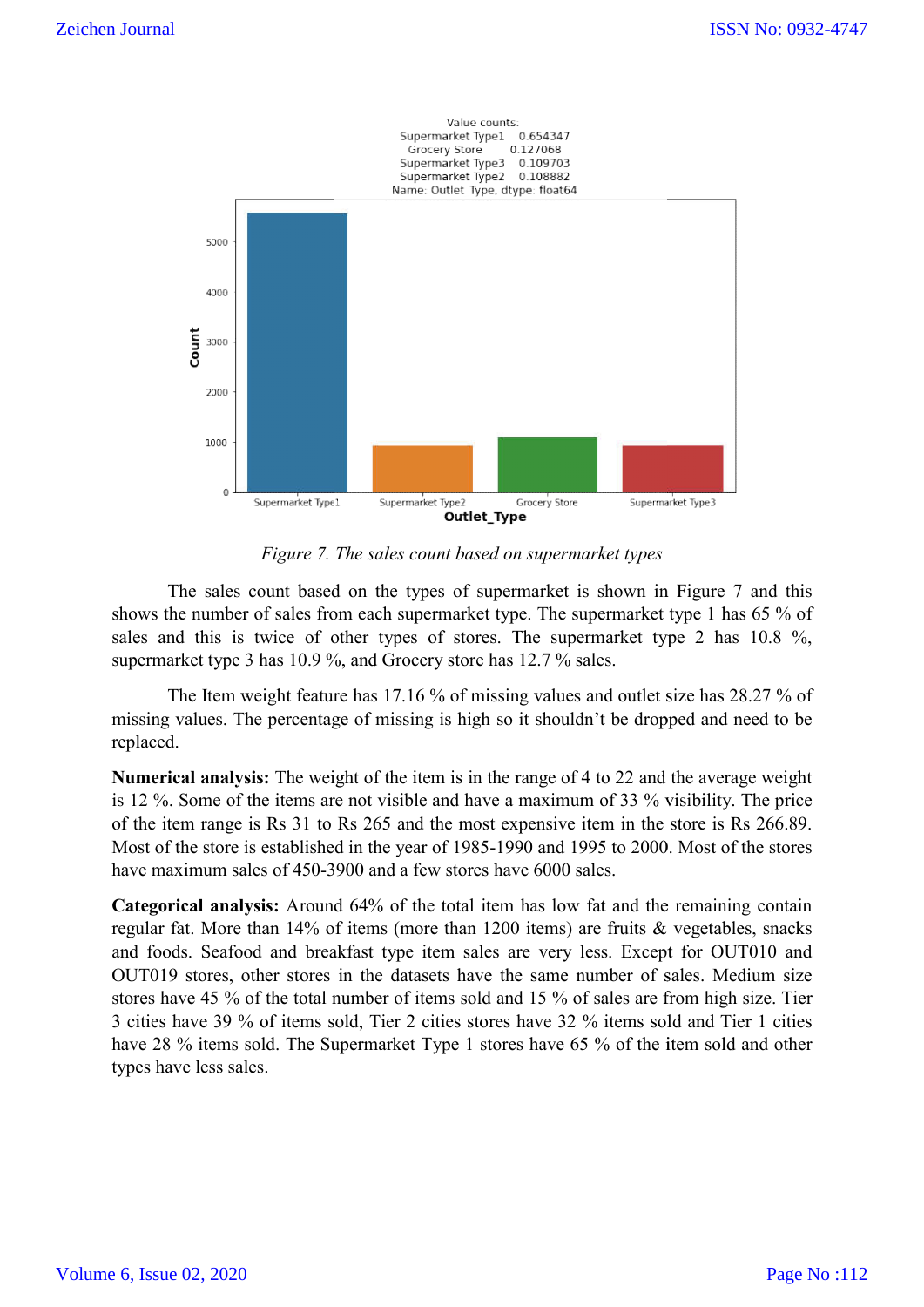**5.1 Bivariate analysis**



*Figure 8. The correlation analysis of features in datasets*



*Figure 9. A joint plot of features in a dataset*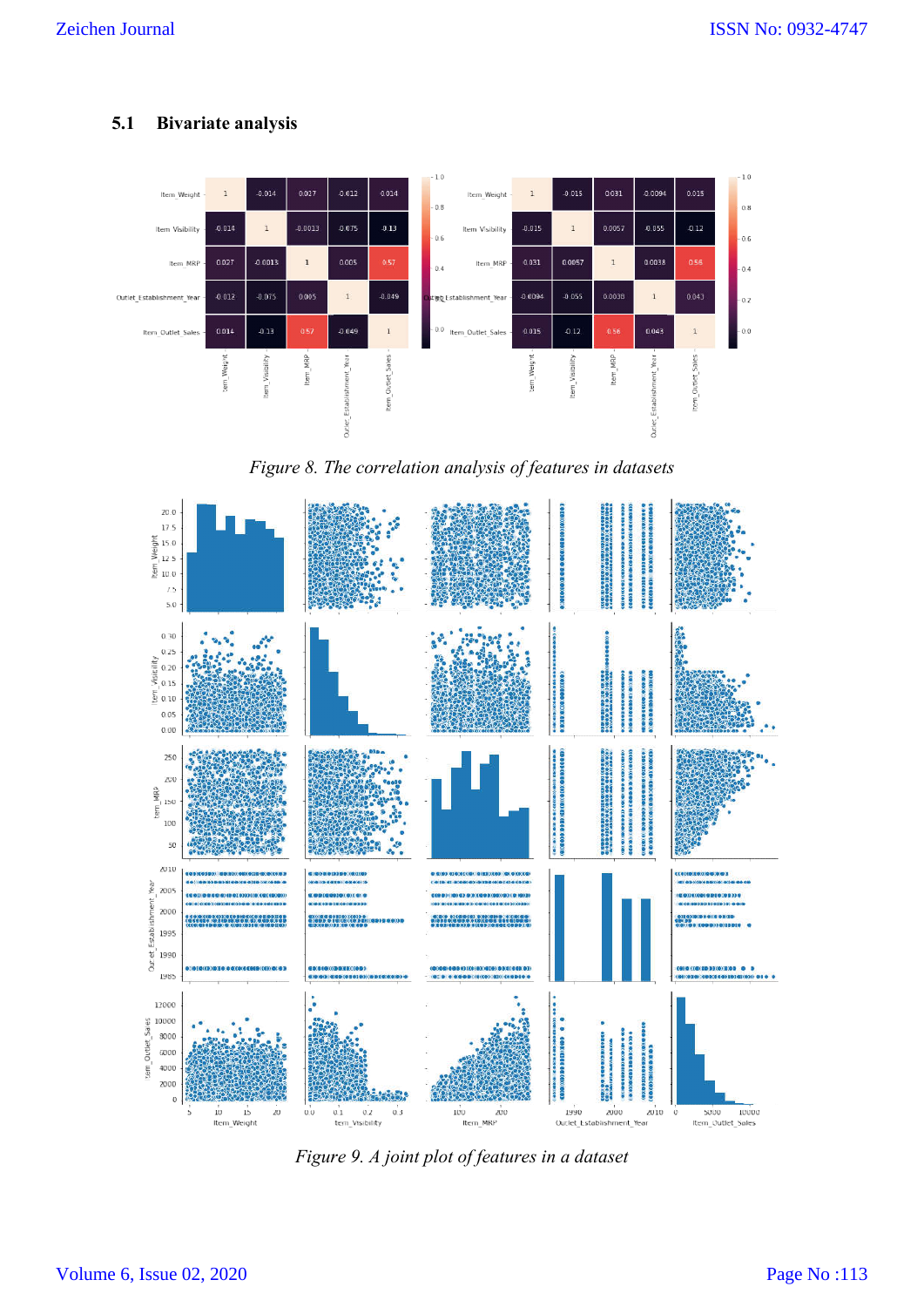The correlation heat map and joint plot of features in a dataset are shown in Figure 8 and Figure 9. The item MRP and item outlet features have a high correlation compared to other features in the datasets. The increase in item visibility decreases the item outlet sales due to it having a negative correlation. The item weight and item establishment year have a lower correlation with item outlet sales.

Item weight is not an important feature for the item outlet sales and there is no significant change in item outlet sales and item weight. The item fat content distribution is slightly right skew. The significant difference in item outlet sales of various item types. The item types feature is an important feature in the dataset based on correlation. Dairy products have higher item outlet sales compared to others. A significant difference is present between item outlet sales of various outlet sizes. Medium size stores have more item outlet sales compared to other and small size stores have low item outlet sales. The 'Medium' outlet size of mean item outlet sales is more than 2500, 'high' is less than 2500, and 'small' is less than 200. The significant difference between the stores' item outlet sales of various location types. Tier 2 cities stores have more sales and Tier 1 cities have less sales. The average sale of Tier 2 cities is 2324 and Tier 1 has 2279 sales. The supermarket type 3 has more sales than others and the average sales of supermarket type 3 are 3694 sales. Grocery stores have less item outlet sales. There is no significant difference in item outlet sales for various stores.

#### **5.2 Comparative Analysis**

The XGBoost method with Bayesian optimization has the advantage of applying the probability model to find the optimal parameter for the classifier. The probability model reduces the error value due to its adaptive learning of data. The Grid search optimization has the limitation of applying specific values to search for optimal parameters and doesn't adaptive change the parameter value. The XGBoost method has the advantage of developing a tree structure to classify the data.

| <b>Methods</b>                          | <b>MAE</b> | <b>MSE</b> | <b>RMSE</b> |
|-----------------------------------------|------------|------------|-------------|
| Two-level Statistical Model [11]        | 0.3917     |            |             |
| XGBoost [15]                            | -          | 134.08     | 180.2       |
| XGBoost (Grid Search Optimization) [15] | -          | 129.9      | 178.7       |
| <b>XGBoost (Bayesian Optimization)</b>  | 0.311      | 34.37      | 5.86        |

*Table 2. Comparative Analysis of proposed and existing methods*

The proposed XGBoost with the Bayesian optimization method is compared with existing methods in sales prediction, as shown in Table 2. The proposed XGBoost with the Bayesian optimization method has a lower error value compared to existing methods. The proposed XGBoost with Bayesian optimization has 0.311 MAE, and the existing two-level statistical model [11] has a 0.3917 MAE value.

#### **6 Conclusion**

Sales prediction is a challenging task due to the presence of features in the dataset related to output variables. Feature selection helps to increase the efficiency of the sales prediction model. In this research, the XGBoost method (Bayesian optimization) with univariate and bivariate are proposed to increase the feature analysis of the sales prediction.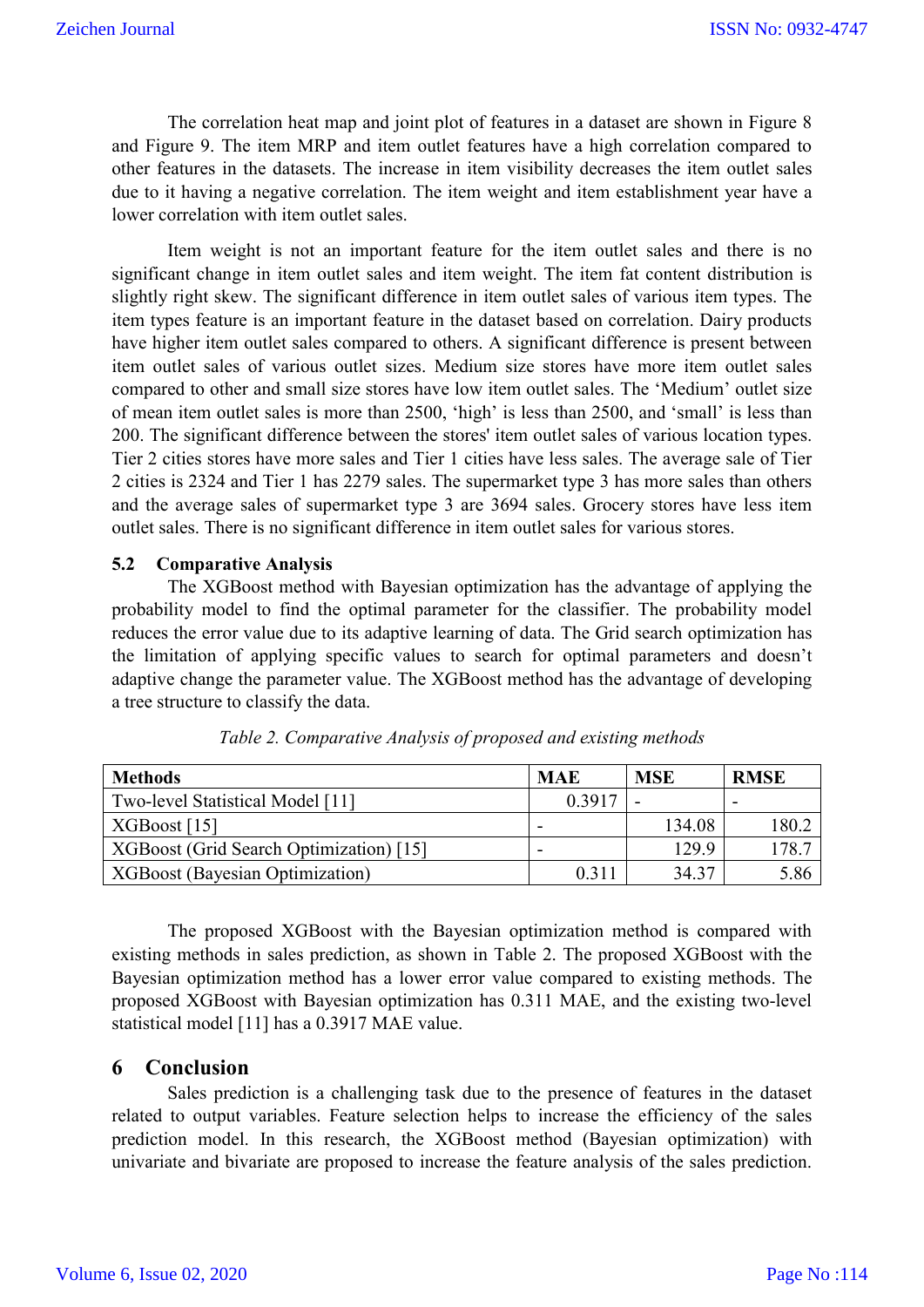The univariate method analyses the individual feature importance in the study. The bivariate method analyses the correlation between the two features related to output variables to find the important features. The univariate method shows that item types of food  $\&$  vegetables, snacks and foods have higher sales of 14 % compared to other items. The bivariate method shows that item types have a higher correlation with sales item outlets and item types have higher feature importance in the model. The XGBoost with Bayesian optimization method has 34.37 MSE and the existing XGBoost with Grid search optimization method has 129.9 MSE. The future work of this method involves applying neural network-based models to improve the performance of sales prediction.

# **References**

- [1] Zhao, J., Du, B., Sun, L., Lv, W., Liu, Y. and Xiong, H., 2021. Deep multi-task learning with relational attention for business success prediction. Pattern Recognition, 110, p.107469.
- [2] Kohli, S., Godwin, G.T. and Urolagin, S., 2021. Sales Prediction Using Linear and KNN Regression. In Advances in Machine Learning and Computational Intelligence (pp. 321-329). Springer, Singapore.
- [3] Ji, S., Wang, X., Zhao, W. and Guo, D., 2019. An application of a three-stage XGBoost-based model to sales forecasting of a cross-border E-commerce enterprise. Mathematical Problems in Engineering, 2019.
- [4] Ribeiro, A., Seruca, I. and Durão, N., 2017. Improving organizational decision support: Detection of outliers and sales prediction for a pharmaceutical distribution company. Procedia computer science, 121, pp.282-290.
- [5] Posch, K., Truden, C., Hungerländer, P. and Pilz, J., 2021. A Bayesian approach for predicting food and beverage sales in staff canteens and restaurants. International Journal of Forecasting.
- [6] Mu, S., Wang, Y., Wang, F. and Ogiela, L., 2021. Transformative computing for products sales forecast based on SCIM. Applied Soft Computing, p.107520.
- [7] Branda, F., Marozzo, F. and Talia, D., 2020. Ticket Sales Prediction and Dynamic Pricing Strategies in Public Transport. Big Data and Cognitive Computing, 4(4), p.36.
- [8] Bogaert, M., Ballings, M., Van den Poel, D. and Oztekin, A., 2021. Box office sales and social media: A cross-platform comparison of predictive ability and mechanisms. Decision Support Systems, p.113517.
- [9] Massaro, A., Panarese, A., Giannone, D. and Galiano, A., 2021. Augmented Data and XGBoost Improvement for Sales Forecasting in the Large-Scale Retail Sector. Applied Sciences, 11(17), p.7793.
- [10] Khalil Zadeh, N., Sepehri, M.M. and Farvaresh, H., 2014. Intelligent sales prediction for pharmaceutical distribution companies: A data mining based approach. Mathematical Problems in Engineering, 2014.
- [11] Punam, K., Pamula, R. and Jain, P.K., 2018, September. A two-level statistical model for big mart sales prediction. In 2018 International Conference on Computing, Power and Communication Technologies (GUCON) (pp. 617-620). IEEE.
- [12] Chen, T., Yin, H., Chen, H., Wang, H., Zhou, X. and Li, X., 2020. Online sales prediction via trend alignment-based multitask recurrent neural networks. Knowledge and Information Systems, 62(6), pp.2139-2167.